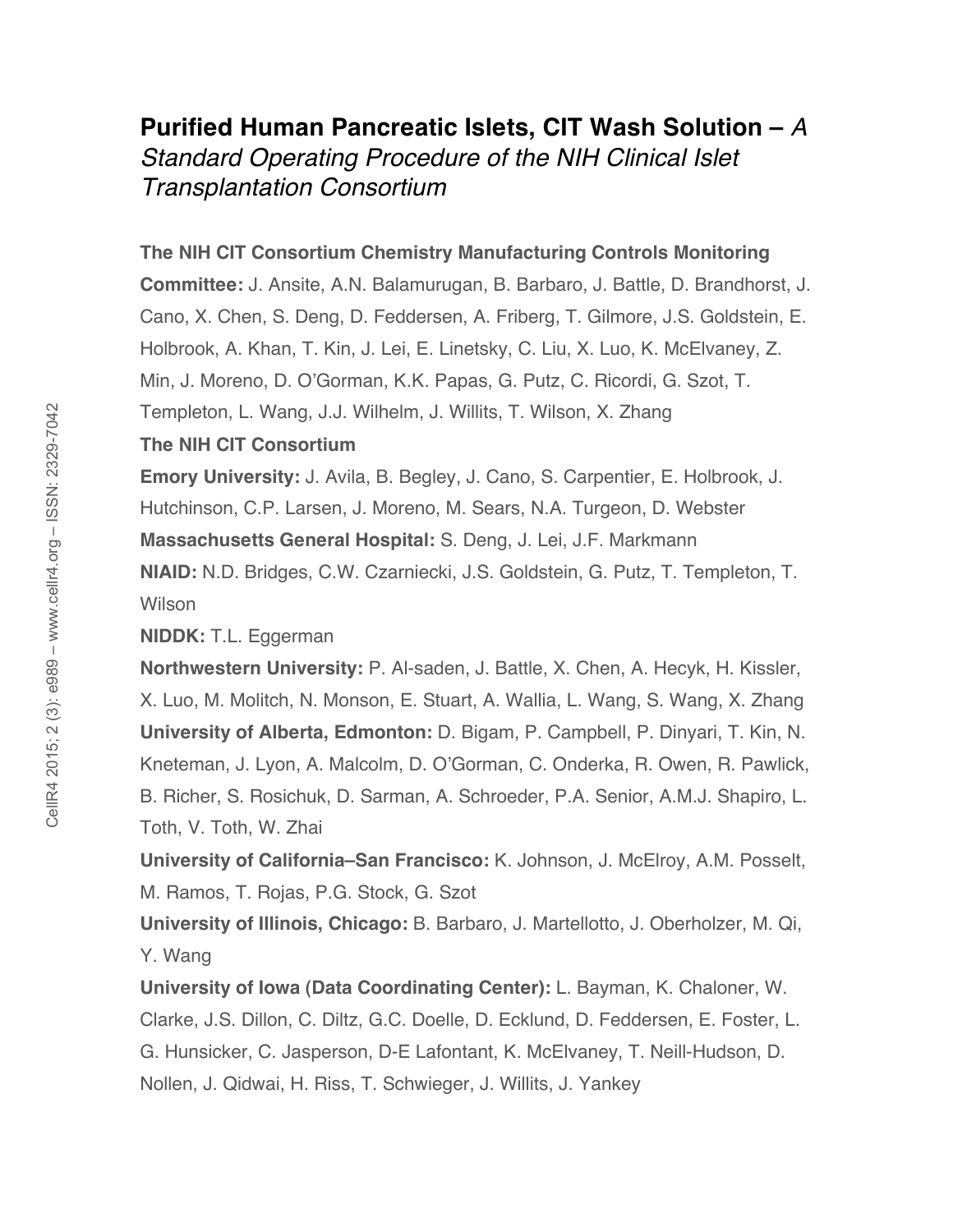**University of Miami:** R. Alejandro, A.C. Corrales, R. Faradji, T. Froud, A.A. Garcia, E. Herrada, H. Ichii, L. Inverardi, N. Kenyon, A. Khan, E. Linetsky, J. Montelongo, E. Peixoto, K. Peterson, C. Ricordi, J. Szust, X. Wang **University of Minnesota:** M.H. Abdulla, J. Ansite, A.N. Balamurugan, M.D. Bellin, M. Brandenburg, T. Gilmore, J. V. Harmon, B.J. Hering, R. Kandaswamy, G. Loganathan, K. Mueller, K.K. Papas, J. Pedersen, J.J. Wilhelm, J. Witson **University of Pennsylvania:** C. Dalton-Bakes, H. Fu, M. Kamoun, J. Kearns, Y. Li, C. Liu, E. Luning Prak, Y. Luo, E. Markmann, Z. Min, A. Naji, M. Palanjian, M. Rickels, R. Shlansky-Goldberg, K. Vivek, A.S. Ziaie **University of Wisconsin:** L. Fernandez, D.B. Kaufman, L. Zitur **Uppsala University:** D. Brandhorst, A. Friberg, O. Korsgren

Supported by grants from the National Institute of Allergy and Infectious Diseases and the National Institute for Diabetes and Digestive and Kidney Diseases.

- At Emory University, U01AI089317.
- At Northwestern University, U01AI089316.
- At the University of Alberta, Edmonton: U01AI065191.
- At the University of California, San Francisco, U01DK085531.
- At the University of Illinois, Chicago, 5U01DK070431-10.
- At the University of Iowa, U01DK070431.
- At the University of Miami, U01DK070460.
- At the University of Minnesota, U01AI065193.
- At the University of Pennsylvania, U01DK070430.
- At Uppsala University, U01AI065192.

In addition, the study was supported by the following GCRC and CTSA awards:

- At Emory University: UL1TR000454.
- At Northwestern University: 5UL1RR025741 and 8UL1TR000150.
- At the University of California, San Francisco, UL1TR000004.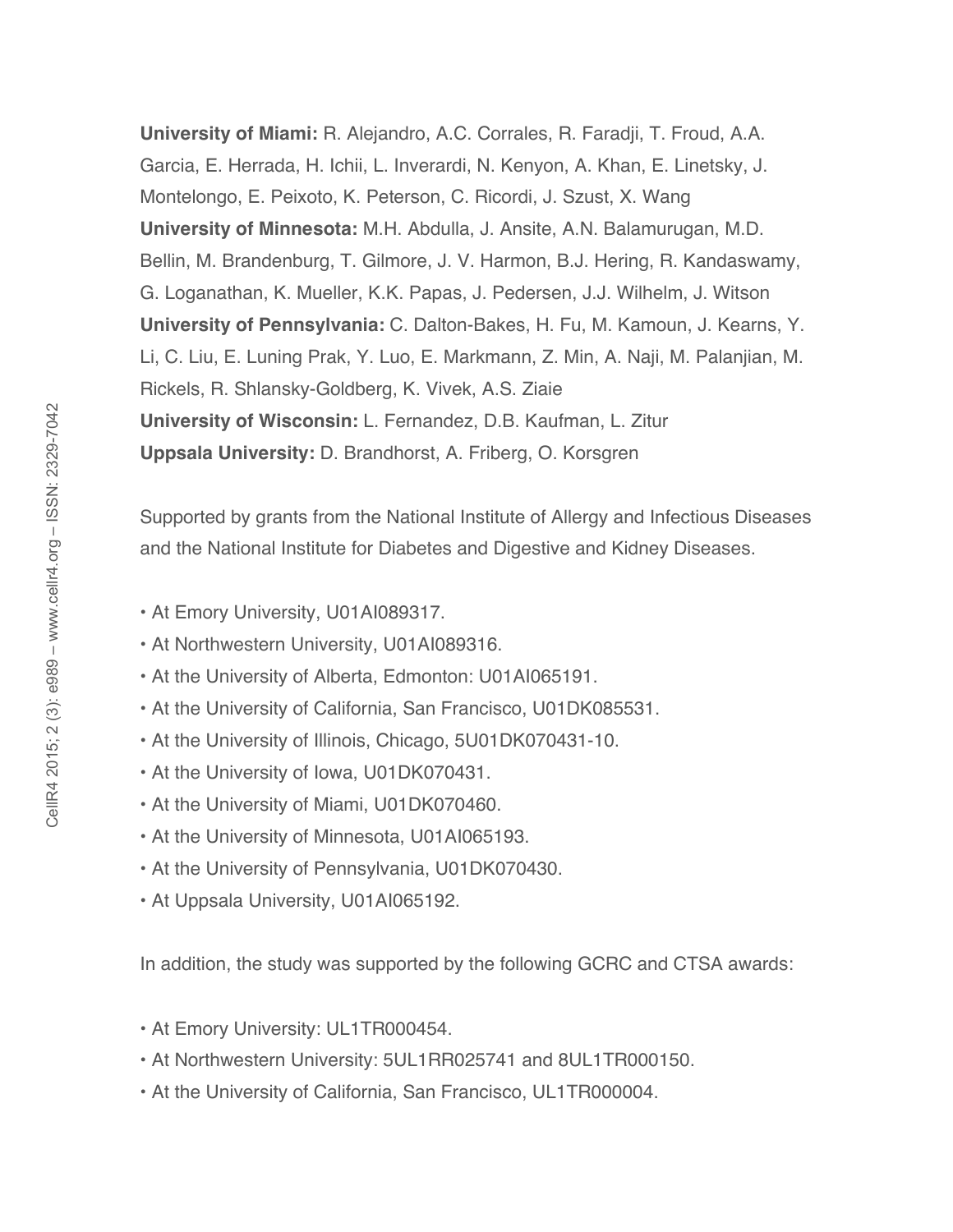- At the University of Illinois, Chicago, UL1TR000050.
- At the University of Miami: 1UL1TR000460.
- At the University of Minnesota: 5M01-RR000400 and UL1TR000114.
- At the University of Pennsylvania: UL1TR000003.

Address correspondence to: Camillo Ricordi MD, Chairman, CIT Steering Committee, ricordi@miami.edu

## *To
cite
this
article*

*Purified Human Pancreatic Islets, CIT Wash Solution – A Standard Operating Procedure of the NIH Clinical Islet Transplantation Consortium*

CellR4 2014; 2 (3): e989